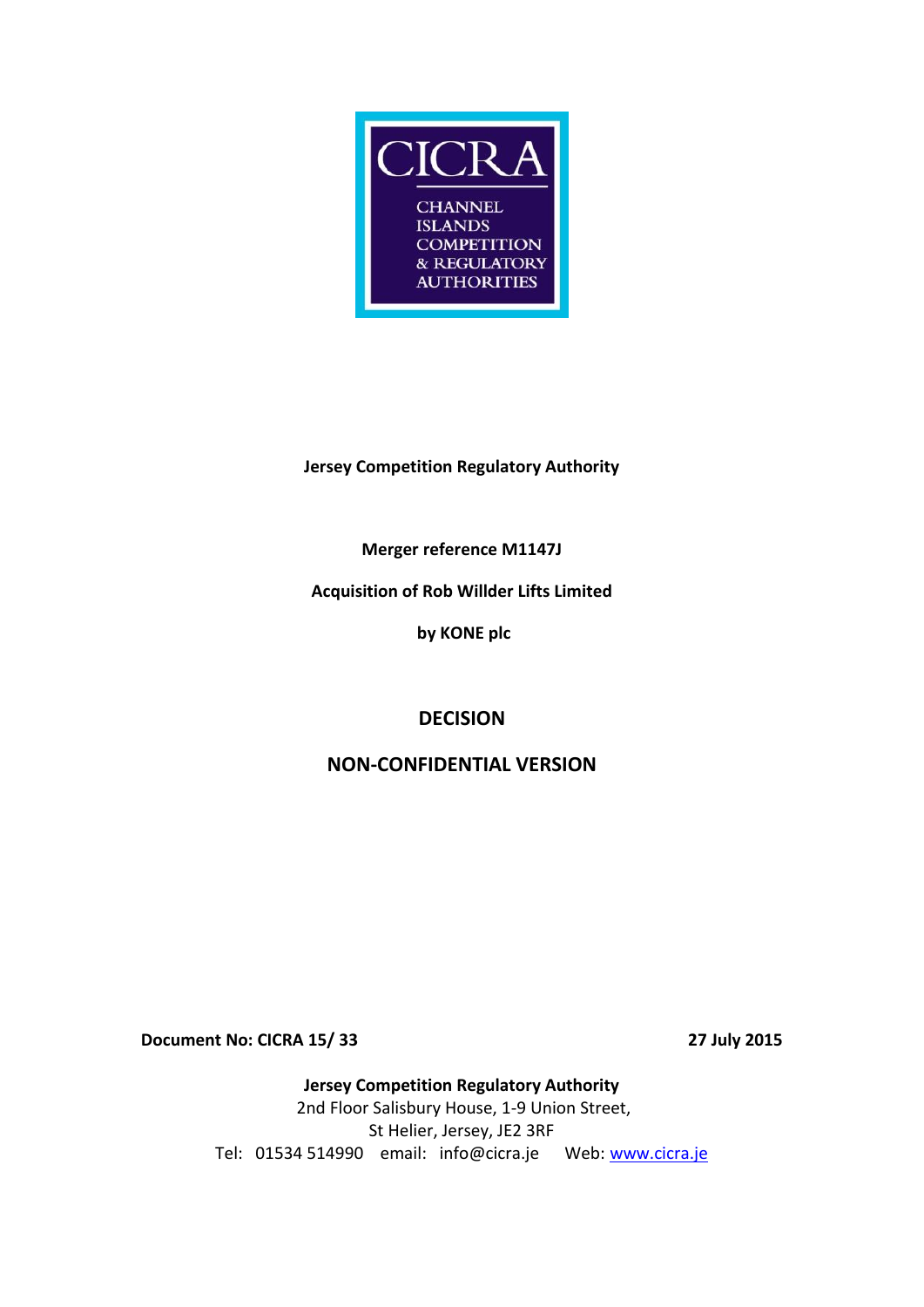#### **The Notified Transaction**

On 12 June, the Jersey Competition Regulatory Authority (JCRA) received an application for approval under articles 20 and 21 of the *Competition (Jersey) Law 2005* ("the Law") concerning the proposed acquisition by KONE plc ("KONE") of Rob Willder Lifts Limited ("RWL").

The JCRA registered notice of receipt of the application on its website on 12 June 2015, inviting comments on the proposed acquisition by 26 June 2015. Several third parties expressed an interest in commenting and the consultation period was extended to enable the parties to prepare a redacted merger application form (MAF) and to allow sufficient time for other interested parties to comment.

## **The Parties**

## (a) Purchaser

KONE plc, is a UK registered company, and subsidiary of KONE Oyj, an entity incorporated in Finland, and exchange listed on the NASDAQ OMX Helsinki Ltd. Its registered office is PO Box 8, SF – 00331, Helsinki, Finland.

KONE (with its associated companies) is a market leader in the manufacture and installation of lifts, escalators and automatic doors and provides service and maintenance for these products worldwide. KONE has a worldwide turnover of £7.3 billion, of which £244m was UK related. The company is active in Jersey where it had a turnover of **[REDACTED]** in 2014 from installation and servicing and maintenance contracts.

## (b) Target

Rob Willder Lifts Limited, is a company registered in Jersey, no. 31091, registered office Nelson House, Nelson Avenue, St Helier, Jersey, JE2 4PD. RWL is a privately owned company and is not part of any larger corporate group, it is majority owned and controlled by C Kempster. The controller does not own or operate any other businesses which are active in Jersey or elsewhere in this sector.

RWL is a Jersey based company specialising in the installation, servicing and maintenance of lifting and moving equipment, including passenger/goods lifts, hoists and healthcare units including stair lifts. In 2014 it had a turnover of approximately **[REDACTED]**, approximately 65% of which related to sales in Jersey and the remainder to Guernsey.

## **The Transaction**

KONE proposes to acquire the entire share capital and assets of RWL. The current owners of RWL are seeking to sell the business in order to retire.

## **The Requirement for Approval**

Certain mergers or acquisitions may not be executed without the approval of the JCRA, in accordance with Articles 20 and 21 of the *Competition (Jersey) Law 2005,* the criteria are set out in the *Competition (Mergers and Acquisitions) (Jersey) Order 2005*.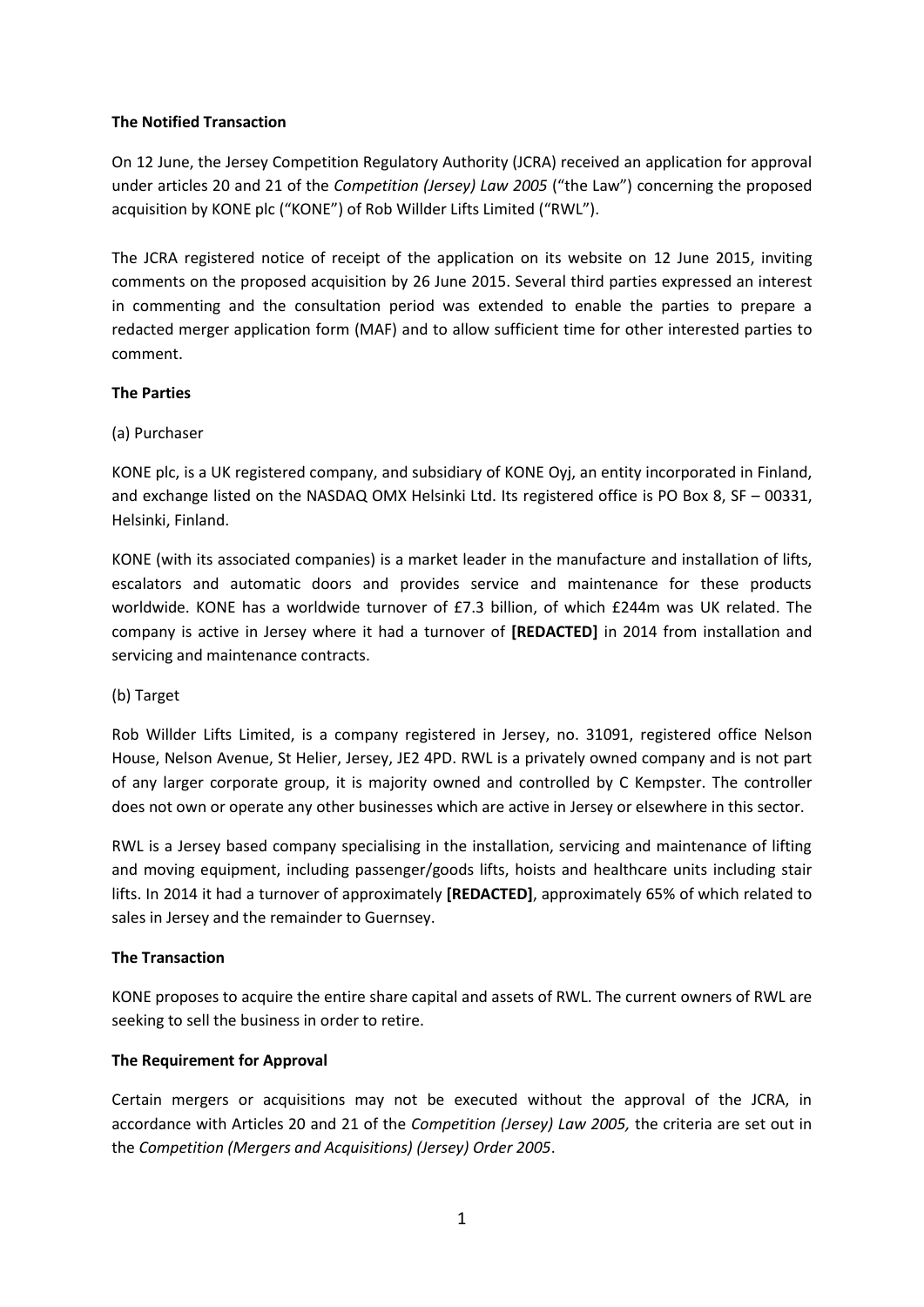The parties applied for approval by the JCRA because the acquisition is likely to result in an undertaking with a share of supply in excess of 25% in the market for the servicing and maintenance of passenger and goods lifts in Jersey.

#### **Previous Decisions & other applications**

The Parties have not previously sought merger approval in Jersey or Guernsey.<sup>1</sup>

Note that there is no reference in Guernsey because turnover is below the threshold for referral.

#### **Responses from other interested parties**

In addition to the public consultation, a number of other parties, customers and competitors were approached for their views on the transaction. While some competitors expressed concerns about the impact of the transaction, particularly on locally led employment and contracting in the sector, customers were generally more in favour of the transaction. A number were strongly supportive of the idea that another national/international supplier would have a local presence. Customers saw significant benefits in being provided with the whole range of business services using staff based in Jersey rather than support through their provider sub-contracting this work.

#### **Assessment**

1

Horizontal and vertical merger considerations are relevant in this transaction. Where RWL and KONE are active in the same markets the merger will create an undertaking with more than 25% share of supply in Jersey and KONE is active in markets upstream of RWL's existing activity

The owners are seeking to dispose of the business. However it is not considered to be a failing business or a company strategically exiting the market. No evidence was provided by the parties to that effect and there are no overriding "failing/exiting" firm considerations to take into account in CICRA's assessment.

The economic activities can be distinguished as "lifts in service" (LIS) and "other lifts in service" (OIS). The LIS category comprises traditional passenger and goods lifts using elevator cars, installed in lift shafts) which may be operated by cable or hydraulically. The OIS category captures a wide range of products such as hoists, medical equipment, stair lifts and dumbwaiters.

KONE is active in the installation and maintenance and servicing of passenger and goods lifts in Jersey as well as across Europe and worldwide. It carries out the manufacture of lifts and associated equipment worldwide.

RWL operates exclusively in the Channel Islands, predominantly Jersey, where it services and maintains lifts in the LIS sector, and installs, services and maintains equipment in the OIS sector.

<sup>1</sup> *In 2007 KONE was part of a cartel in European markets in this sector. KONE was granted leniency for its part in "whistle blowing" in a number of markets; it subsequently received substantial fines for incomplete cooperation in other markets in which it had not originally revealed the existence of cartel arrangements*.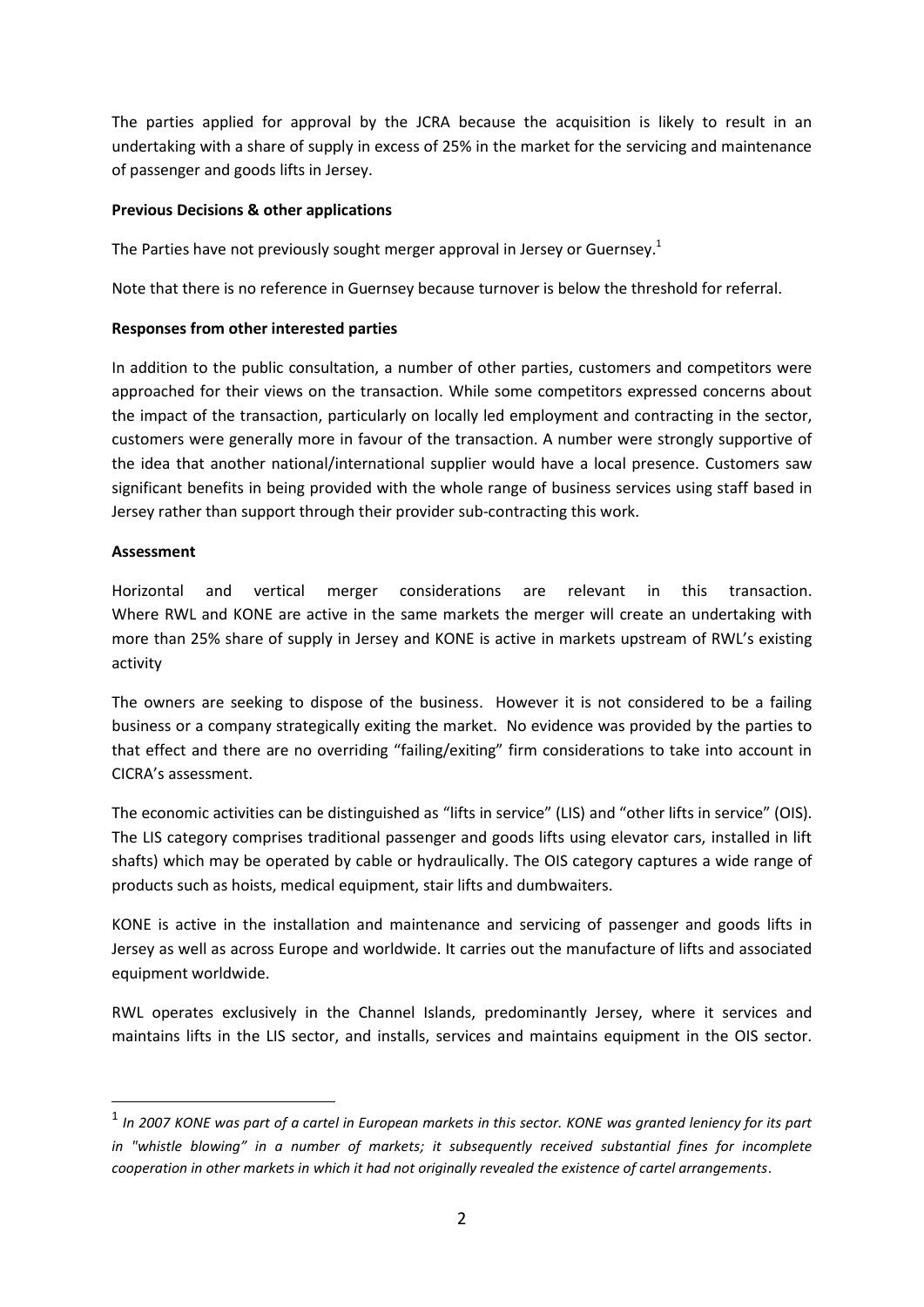RWL does not manufacture lift equipment and its installation work is almost exclusively in the OIS sector. It does not generally carry out new installations of passenger/goods lifts in the LIS market.

## **Market definition**

The parties propose as a market definition a European or worldwide market for the *manufacture* of lifts, and separate markets for *installation* and *servicing and maintenance* which are national in scope (comprising the Channel Islands plus the UK). The parties suggest the provision of LIS and OLIS services are not separate markets.

#### **(i) Product Market**

The JCRA agrees with the parties that there are separate markets for (i) manufacture; (ii) installation; and (iii) servicing and maintenance of lifts. It also takes the view that the markets can be divided between LIS and OIS services. There is no evidence of demand side substitution between LIS and OIS markets or of supply side substitutability. Specific training is required for engineers working on passenger and goods lift installations and availability of suitably trained and qualified staff to service and maintain passenger and goods lifts is identified as a significant barrier to market entry and expansion – a concern expressed by competitors is the pressure that the acquisition will place on this market and the risk that there will be a need to bring in an increasing workforce from the UK.

#### **(ii) Geographic Market**

The JCRA agrees with the parties that the (OIS and LIS) markets for the manufacture and supply of lifts and related equipment are European or worldwide in scope. There would be no particular barrier to purchasing equipment from anywhere in the world provided it met suitable standards of health and safety.

However, for the installation, servicing and maintenance of equipment, suppliers tend to operate national businesses within each jurisdiction and the geographic definition of the market may not be as clear cut as set out by the parties. For servicing and maintenance work, there are a few local companies specialising in this service, and all service contracts require some element of local presence, to provide reactive or emergency maintenance. National providers which compete for the work in Jersey subcontract significant elements of this work locally, while substantial maintenance/overhaul work may be carried out by staff from elsewhere. Customers have indicated that for the installation, servicing and maintenance of LIS equipment, particularly for larger portfolio contracts, they would seek tenders from UK suppliers, and that on-island requirements would be provided by locally employed staff or by sub-contractors.

For the installation and servicing and maintenance of LIS equipment, the JCRA's view is that these activities suggest markets that are national in scope - that is they comprise the UK plus Channel Islands markets. This view is based on the geographic structuring of markets by international suppliers (which include the Channels Islands within their UK operations), the approach to the tendering process by major customers and is consistent with previous market investigations in Europe.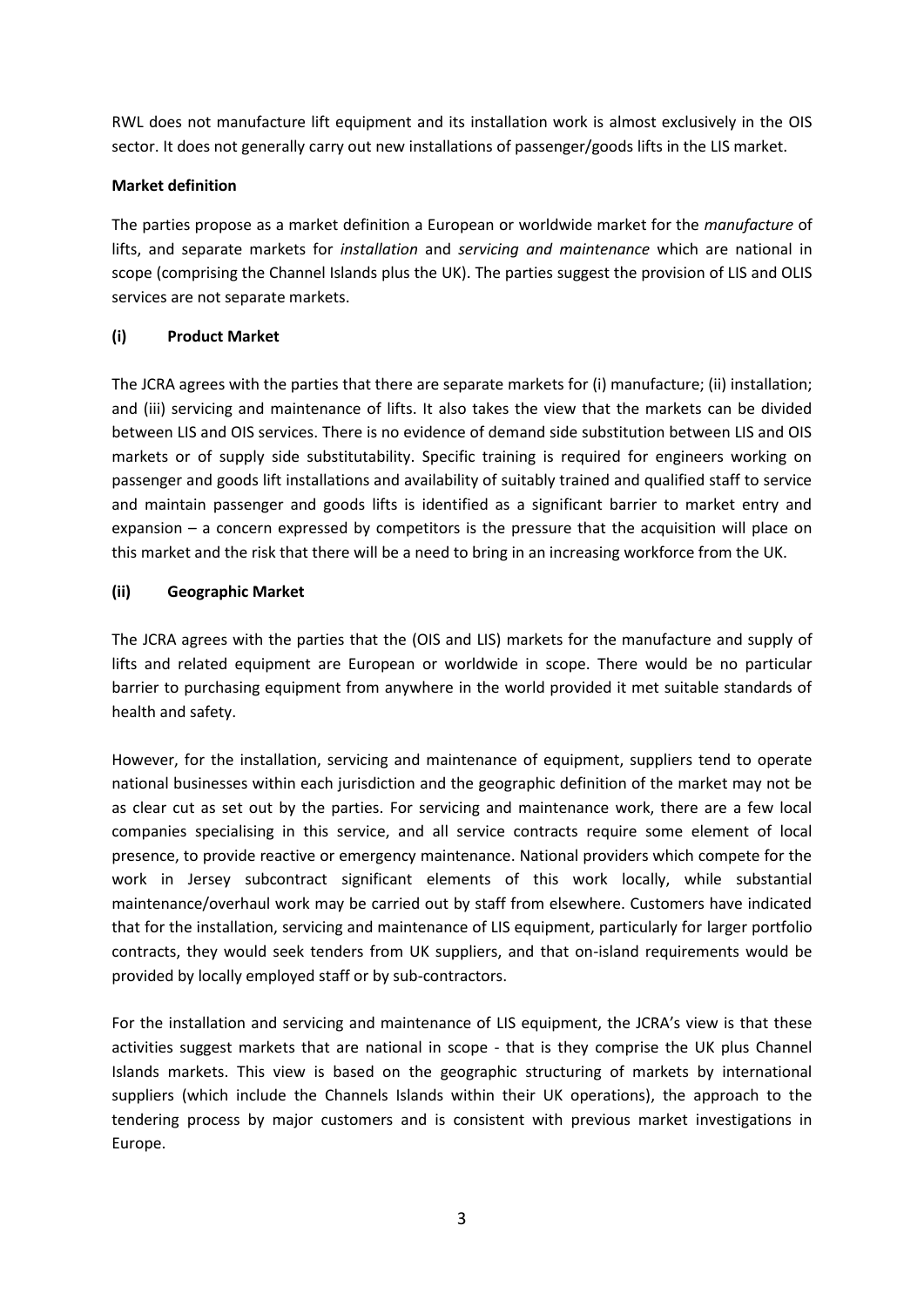In the OIS sector, while the supply of equipment appears to be similarly national, the markets for installation, servicing and maintenance are more localised and limited to Jersey than the LIS sector. Installation is carried out by local providers and approaches to procurement indicate a specific local market on island. The differences between the scope of LIS and OIS markets are, for example, illustrated by the approaches within a significant Jersey buyer of such services which invites tenders from national providers to service and maintain its portfolio of LIS equipment but the installation and servicing of healthcare (OIS) equipment such as stair lifts is carried out separately with on-island providers. In this area the value of individual contracts and installations tends to be significantly smaller (than for the LIS sector) and therefore the costs associated with providing installation services on an ad-hoc basis from outside the island will act as a significant economic barrier to the market. Therefore the market is in the JCRA's view the OIS installation and maintenance/servicing in Jersey.

| <b>Market area</b>        | Geographic scope                            |
|---------------------------|---------------------------------------------|
| Manufacture and supply    | European/International for both LIS and OIS |
| Installation              | LIS: National (UK plus CI)                  |
|                           | OIS: Jersey                                 |
| Servicing and Maintenance | LIS: National (UK plus CI)                  |
|                           | OIS: Jersey                                 |

The JCRA's conclusions on the scope of the markets are summarised in the table below:

Given that there are no significant overlaps or concentrations in the markets for manufacture and installation, the precise definition of these geographic markets is not critical.

## **Analysis**

While there are three main companies operating across the sector in Jersey (RWL, Technicare and OTIS) other UK and European companies are able to participate in the market and where necessary subcontract elements of their work to a local company. At a national level, there are a number of major international suppliers alongside KONE, including OTIS, Schindler, Stannah and Thyssen Krupp, which manufacture, install and service equipment, together with tens of national (UK) businesses, some of which, such as Jacksons lifts, are active in Jersey. Within Jersey there are two independent companies, RWL and Technicare, which have a significant market presence together with others, including Acre lifts in Guernsey and MMS in Jersey. Only one of the multinational companies (OTIS) currently has a direct presence in Jersey.

As noted above, there are no are no significant overlaps or horizontal concentrations in the markets for the manufacture and supply or installation of LIS or OIS products and services. There is an existing supplier operating in Jersey (OTIS) which is part of an international vertically integrated business, as are the many companies within the UK and European markets, and there is no significant increase in concentration or lessening of competition in these markets as a result of the acquisition.

There is significant competition in the servicing and maintenance market for LIS products at a national level and it is clear from contact with customers that they are not limited to suppliers with